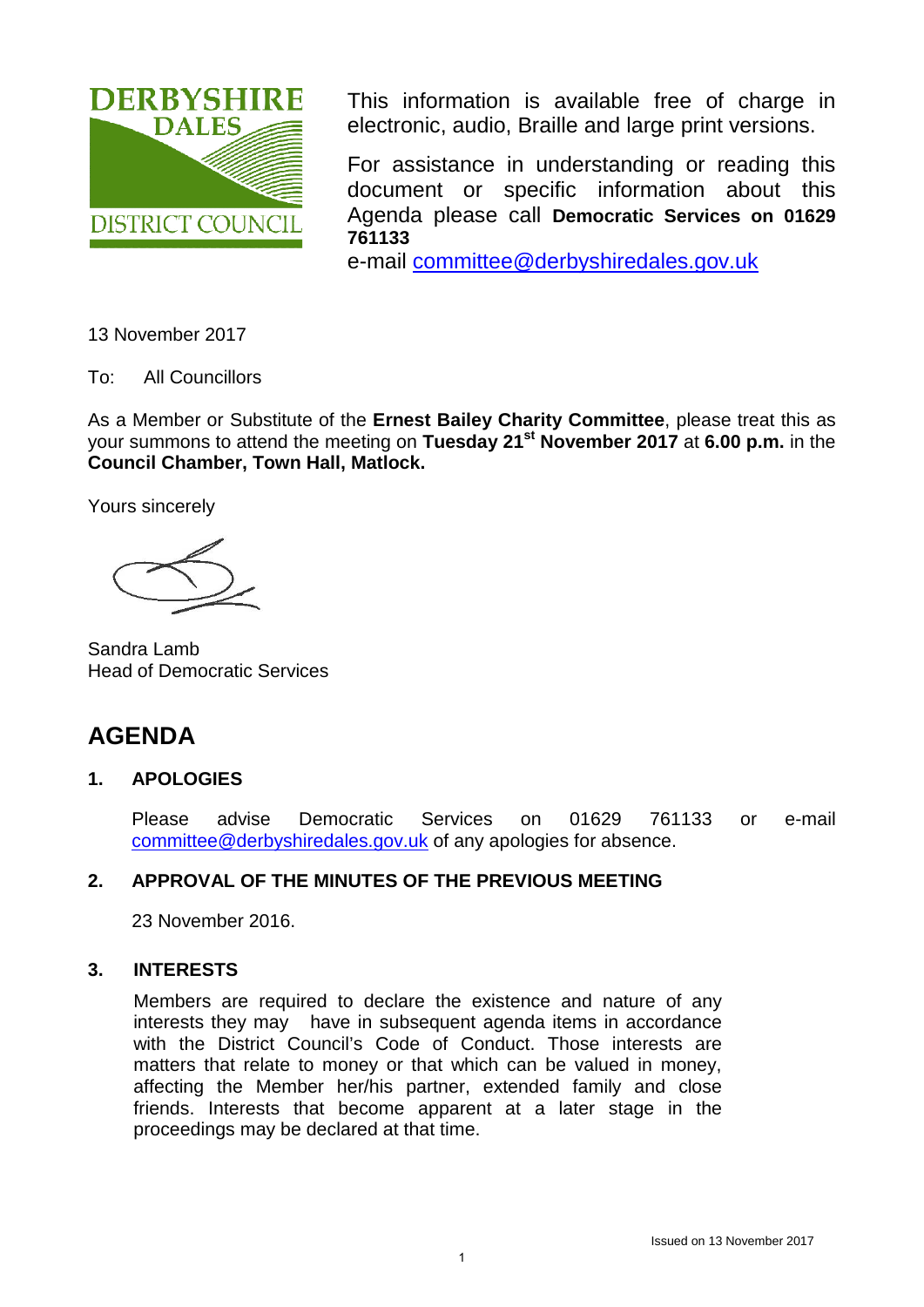#### Page Nos.

#### **5. [STATEMENT OF FINANCIAL POSITION](#page-2-0)**

To inform members of the financial position of the Charity as at the end of 2016/17 financial year, together with estimates for 2017/18, and to seek approval for the investment of the Charity's funds.

## **6. [DISTRIBUTION OF CHARITABLE FUNDS](#page-5-0)**

To consider applications for grants from Charitable funds.

#### **7. EXCLUSION OF PUBLIC AND PRESS**

At this point the Committee will consider excluding the public and press from the meeting for the remaining items of business for the reasons shown in italics. The Chairman will adjourn the meeting briefly to enable members of the public to speak to Councillors.

#### **8. DISTRIBUTION OF CHARITABLE FUNDS 12 - 13**

To consider exempt applications for grants from Charitable funds.

#### NOTE

Members of the public requiring further information about this Agenda are requested to contact Democratic Services on 01629 761133 or e-mail [committee@derbyshiredales.gov.uk](mailto:committee@derbyshiredales.gov.uk) .

Members of the Committee: Councillors: Jason Atkin (V), Martin Burfoot, Sue Burfoot, Deborah Botham, Ann Elliott, Steve Flitter, Joyce Pawley, Garry Purdy, Mark Salt (Chairman), Andrew Statham, Jacquie Stevens, Colin Swindell and Joanne Wild.

**3 - 5** 

**6 - 11**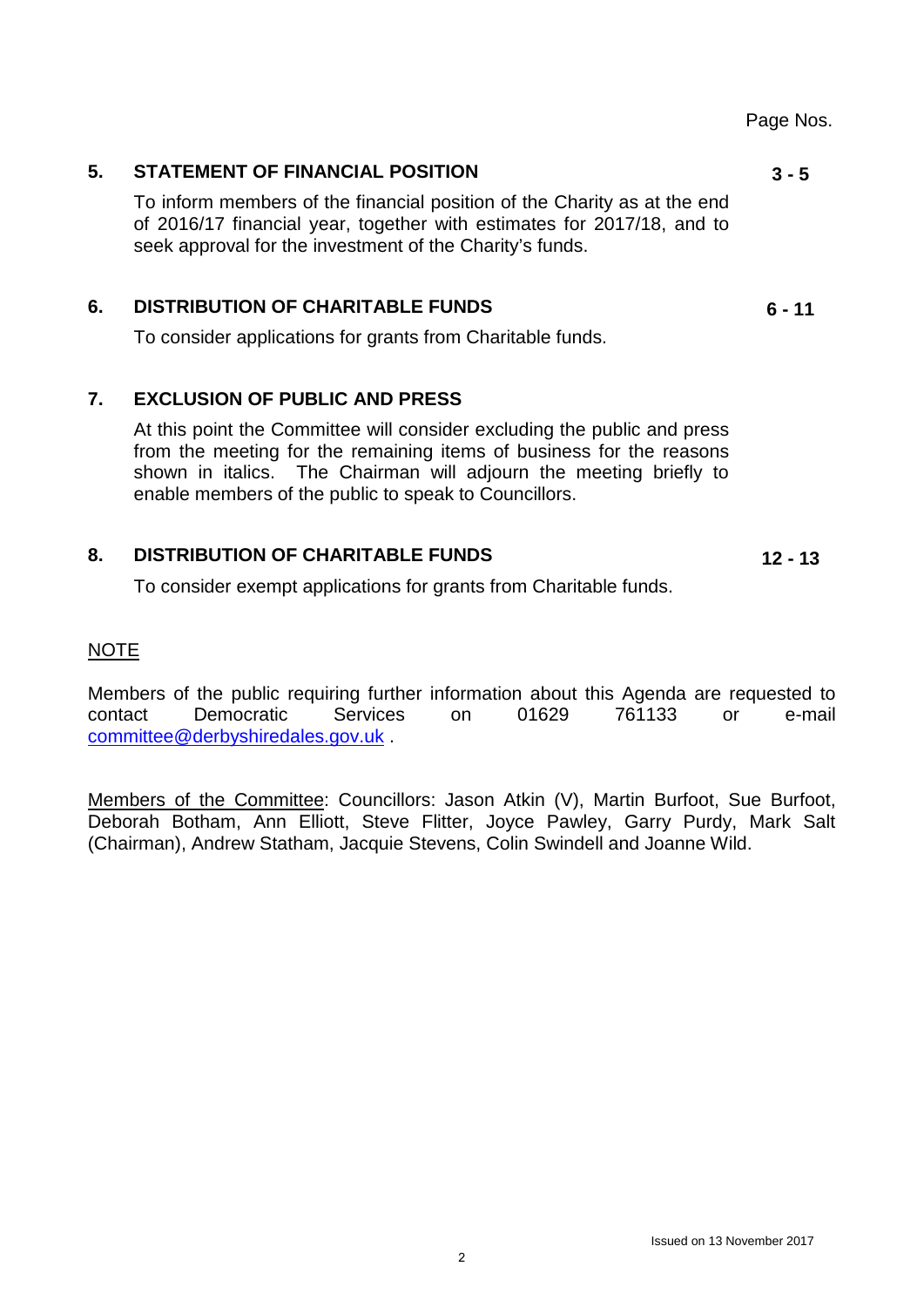#### <span id="page-2-0"></span>**NOT CONFIDENTIAL – For public release <b>Internal Studies Item No. 5**

ERNEST BAILEY CHARITY COMMITTEE 21 NOVEMBER 2017

Report of the Head of Resources

# **STATEMENT OF FINANCIAL POSITION**

#### **PURPOSE OF REPORT**

This report sets out the financial position of the Charity as at the end of the 2016/17 financial year and provides estimates for 2017/18. The report also seeks Members' approval for the investment of the Charity's funds.

#### **RECOMMENDATIONS**

- 1. That the financial statement for the 2016/17 financial year be received.
- 2. That the funds of the Charity continue to be invested with Derbyshire Dales District Council.
- 3. That a review of the Terms of Reference and the administration of the Charity be progressed as outlined in paragraph 3 of the report.

#### **WARDS AFFECTED**

All Saints, Darley Dale, Masson, St. Giles & Tansley, Stanton, Winster and South Darley

#### **STRATEGIC LINK**

Not applicable as the Committee is acting as Trustee of a charitable fund.

#### **1 REPORT**

1.1The tables below detail the various financial transactions for 2016/17 and 2017/18. The Charity's annual accounts must be submitted to the Charity Commissioners within ten months of the financial year end.

**Actual 2016/17**

|               | $1.9.9.9.1$ $-9.1.9.1.1$ |          |
|---------------|--------------------------|----------|
|               |                          | £        |
| Balance b/fwd |                          | 156,013, |
| Income -      | <b>Interest</b>          | 1,500    |
|               |                          | 157,513  |
| Expenditure - | <b>Grants</b>            | 1,493    |
| Balance c/fwd |                          | 156,020  |
|               | <b>Estimate 2017/18</b>  | £        |
| Balance b/fwd |                          | 56,020   |
| Income -      | <b>Interest</b>          | 1,500    |
|               |                          |          |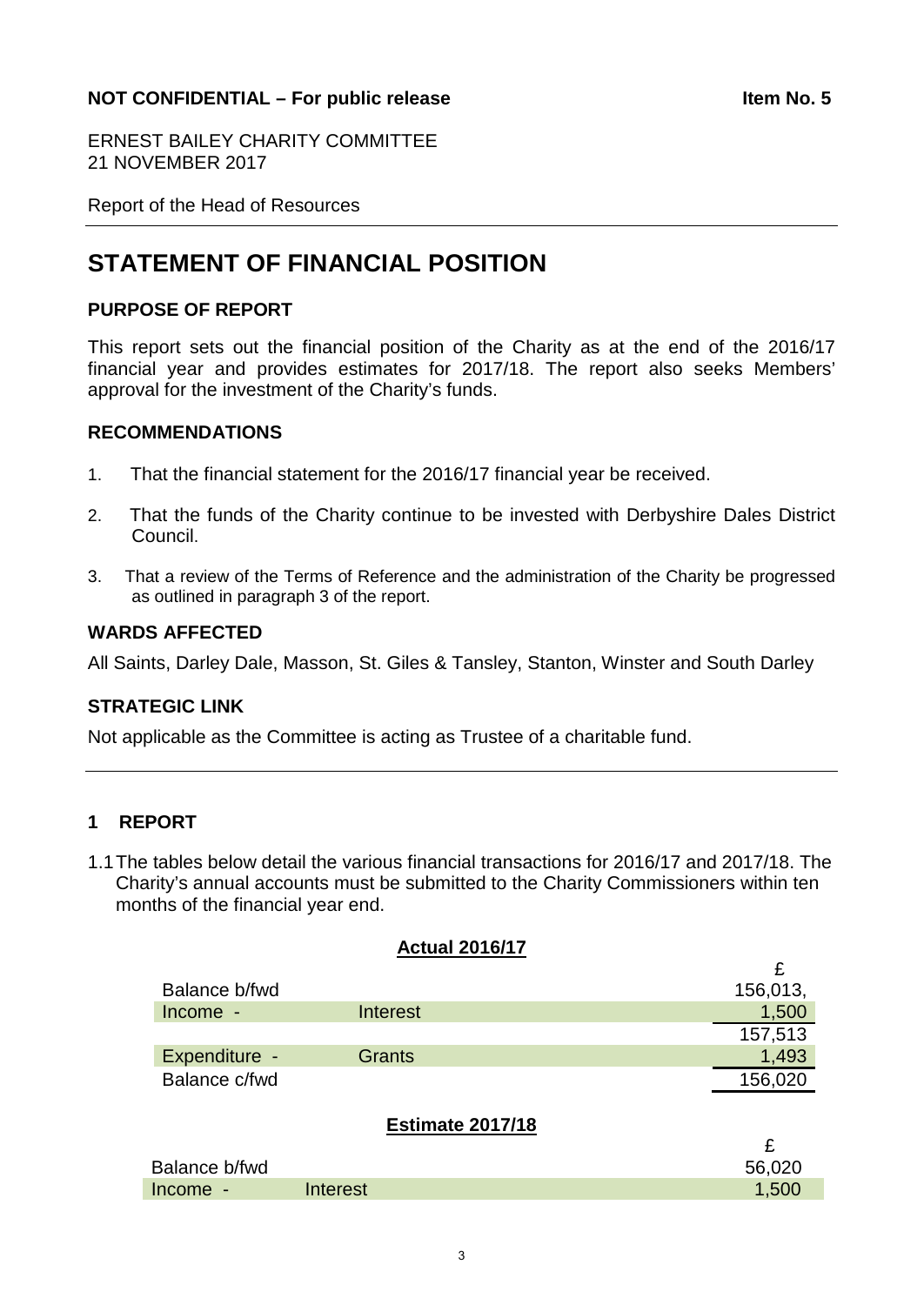|               |                                   | 157,520 |
|---------------|-----------------------------------|---------|
| Expenditure - | Grants approved prior to 31/03/17 |         |
| Balance c/fwd |                                   | 157,520 |

#### **Maintenance Provision**

|                       | Actual  | <b>Estimate</b> |
|-----------------------|---------|-----------------|
|                       | 2016/17 | 2017/18         |
|                       |         |                 |
| Balance b/fwd         | 3,600   | 3,600           |
| Contribution for year |         |                 |
| Balance c/fwd         | 3.600   |                 |

#### **2 RISK ASSESSMENT**

#### **2.1 Legal**

The recommendations avoid all legal risk.

#### **2.2 Financial**

The Charity has £150,000 invested with Derbyshire Dales District Council and for 2016/17 interest was earned at an average rate of 1.0%.

The amount available in the Distribution Fund at  $1<sup>st</sup>$  April 2017 excluding the maintenance provision was £38,944.27 In accordance with normal practice, the amount available for distribution this year is £1,500, being equal to the estimated interest receivable. Should the Committee decide to go against the recommended level, the result would be a reduction in the amount available for distribution in the future.

As sole Trustee, the Council is under an obligation to look after the assets of the Charity with the same care as it would do its own money. The actual and estimated income and expenditure set out in the report show a proper and prudent management of the Charity's assets.

#### **3 REVIEW**

The Terms of Reference were set many years ago and would benefit from some modernisation. It is, therefore, proposed that the Terms of Reference for the Charity and its administration be reviewed.

An updated Terms of Reference would aim to ensure that funds are targeted where most needed and when needed. Also, to explore the process for administering the Charity and ensure it is streamlined to best effect.

It is suggested that officers undertake a review and liaise with members of the Committee, via email, to seek views on possible recommendations.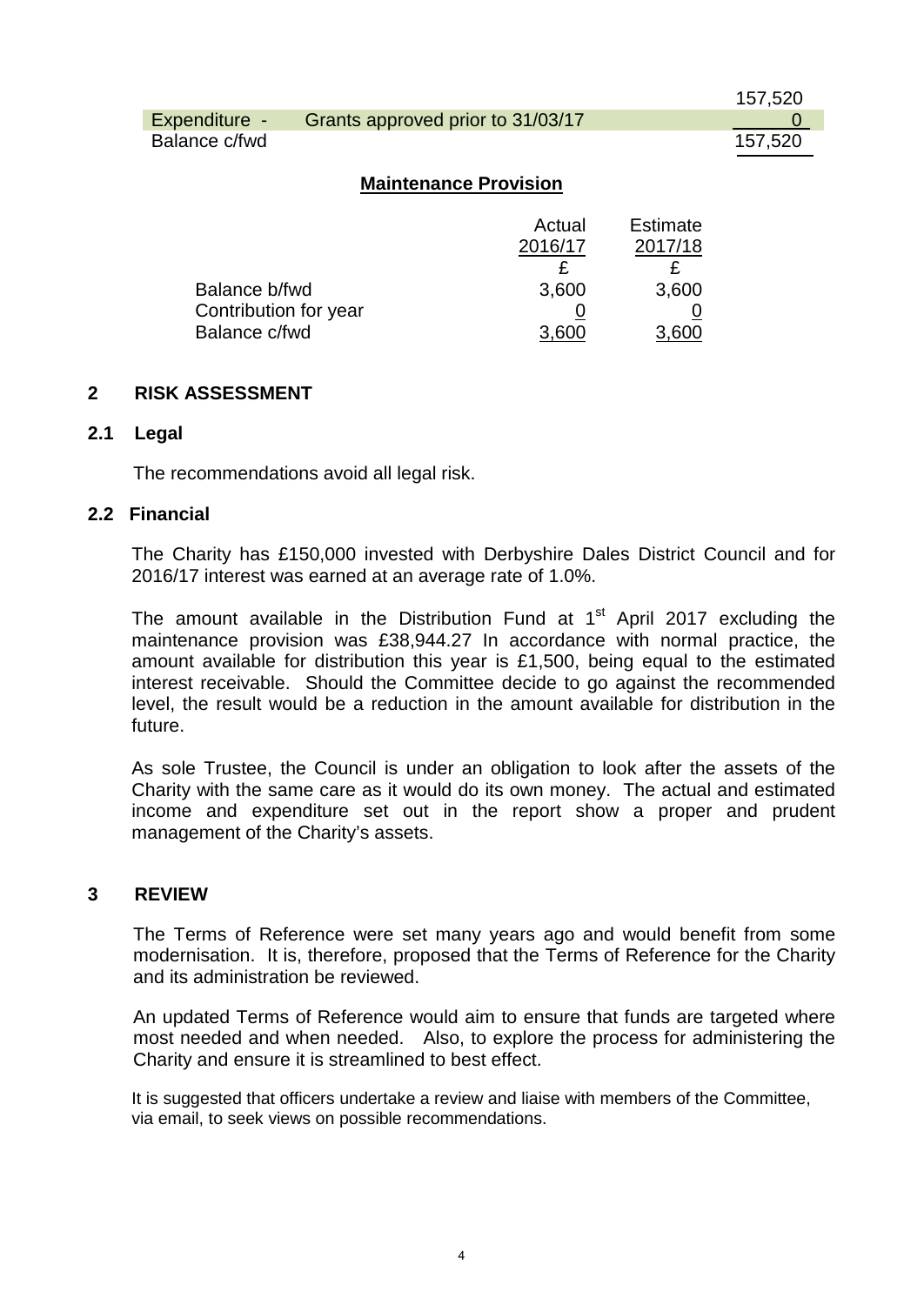# **4. OTHER CONSIDERATIONS**

In preparing this report, the relevance of the following factors has also been considered: prevention of crime and disorder, equalities, environmental, climate change, health, human rights, personnel and property.

#### **5. CONTACT INFORMATION**

Karen Henriksen, Head of Resources Telephone: 01629 761284; Email: [karen.henriksen@derbyshiredales.gov.uk](mailto:karen.henriksen@derbyshiredales.gov.uk)

#### **6. BACKGROUND INFORMATION**

None.

# **7. ATTACHMENTS**

None.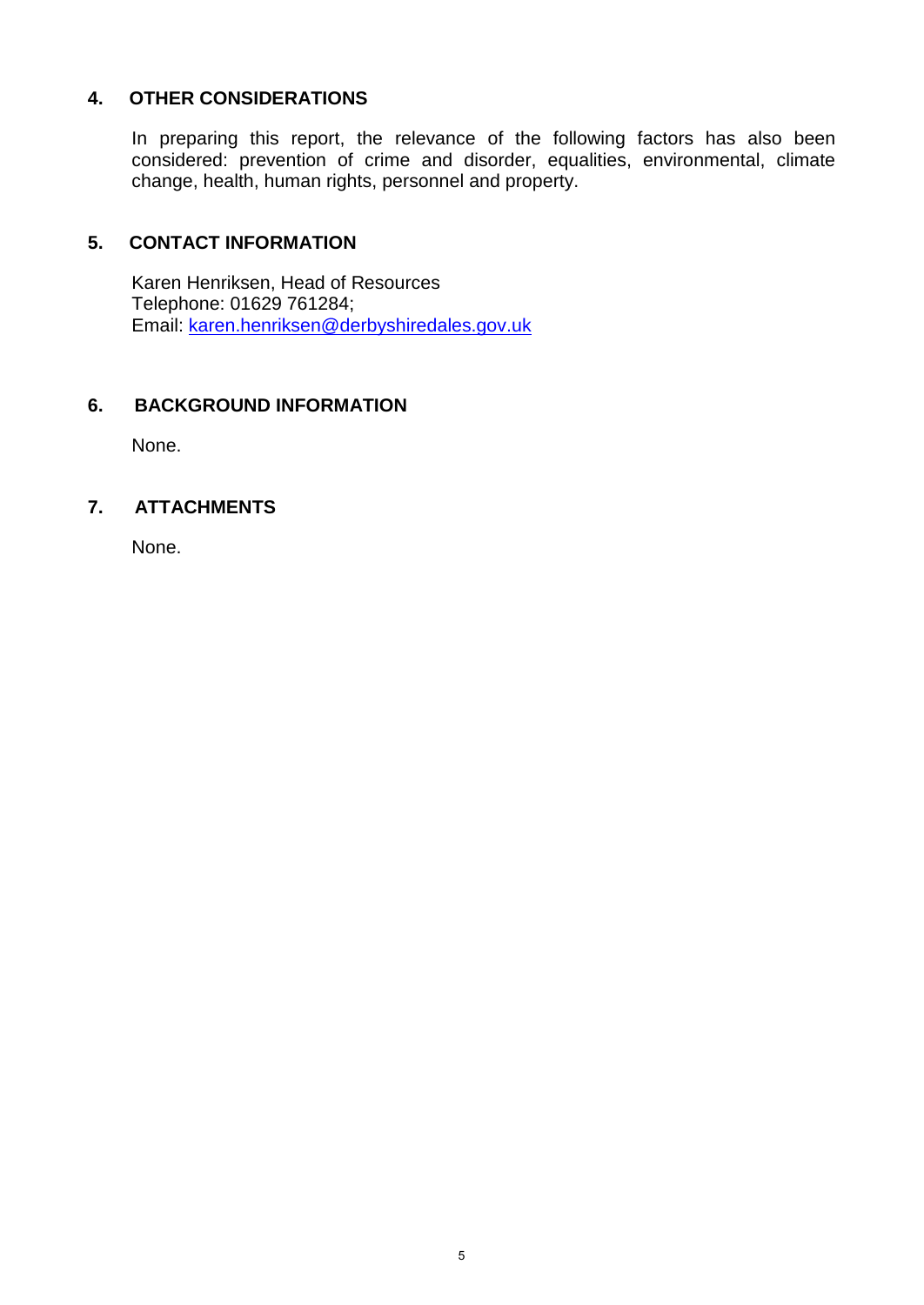### <span id="page-5-0"></span>**NOT CONFIDENTIAL –** For public release **Internal CONFIDENTIAL** – For public release

ERNEST BAILEY CHARITY COMMITTEE 23 NOVEMBER 2017

Report of the Head of Community and Environmental Services

# **DISTRIBUTION OF CHARITABLE FUNDS**

#### **SUMMARY**

To consider applications for grant aid.

# **RECOMMENDATION**

- 1. That consideration is given to the applications for grant aid as set out in the attached schedule.
- 2. That grants be made conditional upon their being used for the purpose for which the application was made and in accordance with the objects of the Trust.
- 3. That the availability of funds be advertised at the appropriate time to enable applications to be considered in autumn 2018.

#### **WARDS AFFECTED**

All Saints, Darley Dale, Masson, St. Giles & Tansley, Stanton, Winster and South Darley

#### **STRATEGIC LINK**

Not applicable as the Committee is acting as Trustee of a charitable fund.

#### **1 BACKGROUND**

The terms of reference for the Ernest Bailey Charity Committee are to ensure that funds are applied for the general benefit of the inhabitants of Matlock and district in one or more of the following ways:

- For the relief of the aged and poor
- For the relief of distress and sickness
- To provide or support facilities for recreation and other leisure time activities
- To provide or support educational facilities, or
- In such other ways as the Trustee thinks fit.

The area of benefits is the former area of the Matlock Urban District Council i.e. Matlock, Matlock Bath, Bonsall, Cromford, Darley Dale, Northwood and Tinkersley, Rowsley (part) South Darley, Starkholmes and Tansley.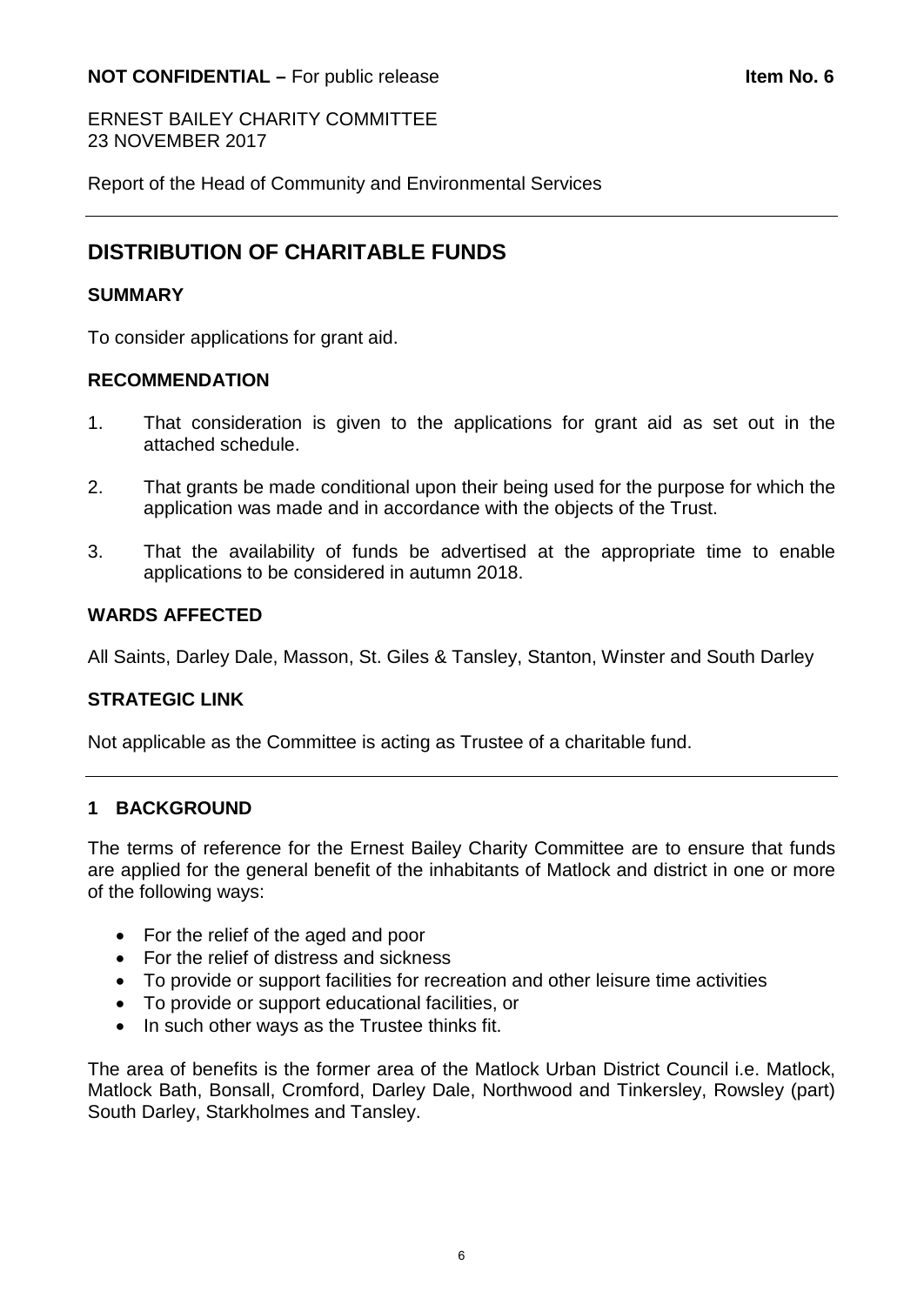# **2 FUNDING OF APPLICATIONS**

A total of 19 qualifying applications have been received which are summarised on the attached schedule. Based on merit and the financial position of the applicants, suggested grants have been identified from within the estimated amount for distribution of £1,500.

#### **3 RISK ASSESSMENT**

#### **3.1** Legal

The District Council became the sole Trustees of the Ernest Bailey Charity following approval by the Charity Commissioners on  $12<sup>th</sup>$  April 1985. This function was later delegated to the Ernest Bailey Charity Committee.

The Trustees may apply income for charitable purposes either directly or by way of donations or subscriptions to institutions or organisations which apply and which undertake in return to apply the whole or part of their income for such charitable purposes.

The Charity is not to relieve public funds. The Trustee shall not apply income or Charity directly in relief of rates, taxes or public funds, but may apply income in supplementing relief or assistance provided out of public funds.

#### **3.2** Financial

The balance of the distribution fund at  $1<sup>st</sup>$  April 2017 was £38,944.27. The usual practice is to consider current grant applications from within the current year's interest receipts, estimated at £1,500.

Should the Committee decide to go against the recommended level, the result would be a reduction in the amount available for distribution in the future.

#### **4. OTHER CONSIDERATIONS**

In preparing this report the relevance of the following factors has also been considered: prevention of crime and disorder, equality of opportunity, environmental, health, legal and human rights, financial, personnel and property considerations.

#### **5. CONTACT INFORMATION**

Ros Hession on 01629 761302 or email [ros.hession@derbyshiredales.gov.uk](mailto:ros.hession@derbyshiredales.gov.uk) 

#### **6. BACKGROUND PAPERS**

| Date | <b>Description</b>                                                                                     | File        |
|------|--------------------------------------------------------------------------------------------------------|-------------|
| 2017 | September Applications and supporting documents, CD/Grants/Ernest<br>/ October numbered $1/17 - 14/17$ | Bailey 2017 |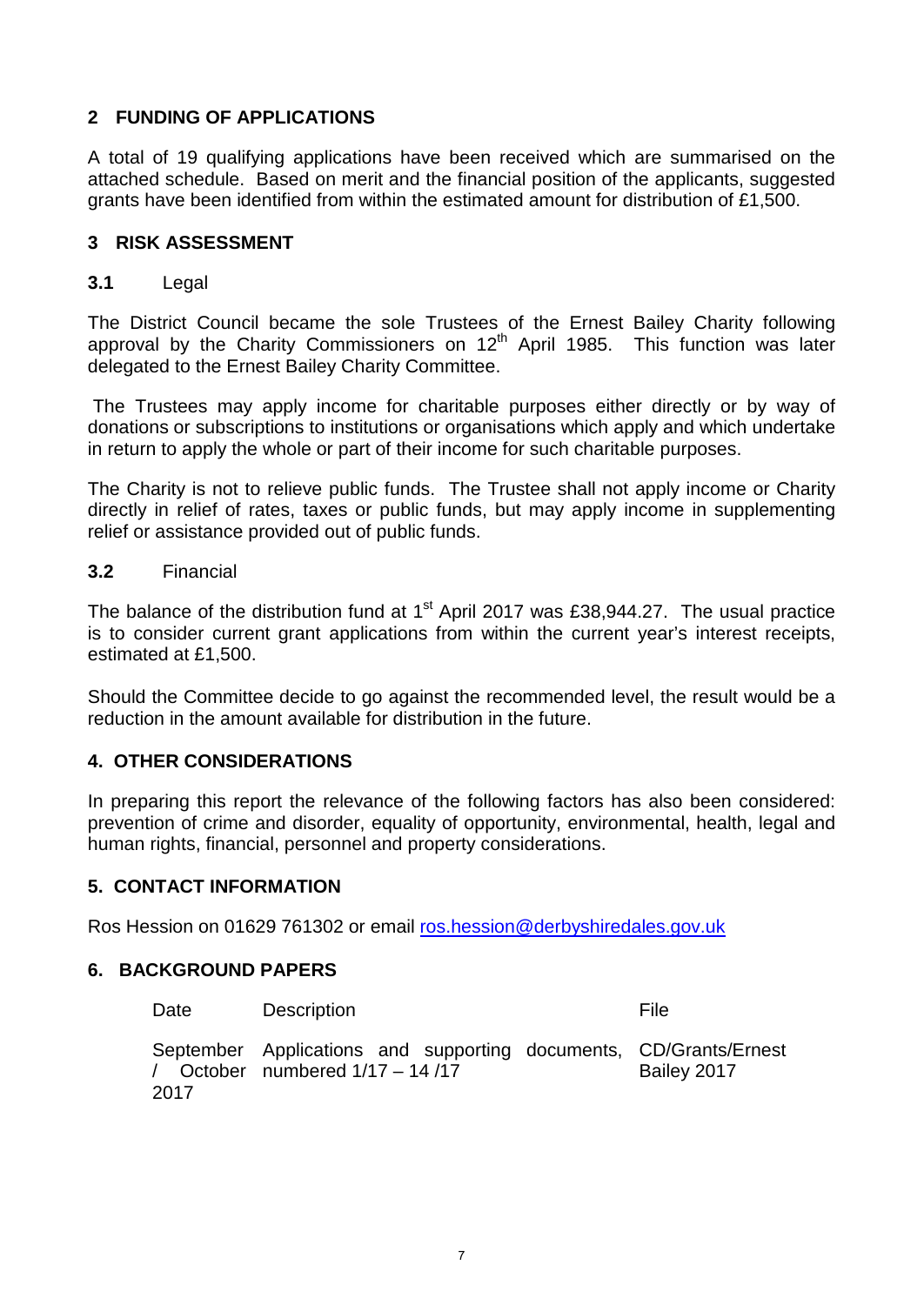# **The Ernest Bailey Charity Schedule of Applications for Grant Aid 2017**

| <b>NO</b> | <b>ORGANISATION</b>                                                  | REG.<br><b>CHARITY</b> | <b>PROJECT/PURPOSE</b>                                                                                                                                                                      | <b>TOTAL</b><br><b>COST</b><br>£ | <b>AMOUNT</b><br><b>STILL TO</b><br><b>BE RAISED</b><br>£ | <b>GRANT</b><br><b>REQUESTED</b><br><b>IF STATED</b><br>£ | <b>ACCOUNTS</b><br><b>RECEIVED</b>    | <b>COMMENTS</b>                                                                                                                             | <b>GRANTS</b><br><b>AWARDED</b><br><b>TO DATE</b><br>£                                         | <b>SUGGESTED</b><br><b>GRANT</b><br>£ |
|-----------|----------------------------------------------------------------------|------------------------|---------------------------------------------------------------------------------------------------------------------------------------------------------------------------------------------|----------------------------------|-----------------------------------------------------------|-----------------------------------------------------------|---------------------------------------|---------------------------------------------------------------------------------------------------------------------------------------------|------------------------------------------------------------------------------------------------|---------------------------------------|
| 1/17      | <b>First Taste</b>                                                   | Yes                    | Towards<br>intergenerational<br>project between the<br>residents & staff of<br>Ivonbrook Care Home,<br>Darley<br>South<br>and<br>children from South<br>Darley School                       | £4,500                           | £4,000                                                    | £500                                                      | Yes                                   | Other funding is being sought<br>and if the full amount cannot be<br>raised, the project will be scaled<br>back.                            | 150 (2016)<br>300 (2009)<br>200 (2008)<br>150 (2007)<br>100 (2006)<br>130 (2005)<br>100 (2004) | £0<br>In view of<br>current funds     |
| 2/17      | Matlock<br>Eaubonne<br>Twinning<br>Association                       |                        | involve<br>To<br>young<br>people and sponsor<br>them in the yearly<br>exchange                                                                                                              | £2,000                           | £1,000                                                    | £75                                                       | Yes                                   |                                                                                                                                             | 75 (2016)<br>50 (2015)<br>75 (2014)                                                            | E50                                   |
| 3/17      | Matlock<br>Methodist<br>Church lunches                               |                        | To<br>replace<br>a<br>commercial extraction<br>fan in the church's<br>catering kitchen                                                                                                      | £422                             | £372                                                      | £250                                                      | Yes<br>Church<br>accounts             | If the fan is not replaced, the<br>weekly provision of lunches to<br>the elderly and those on low<br>income may have to<br>be<br>suspended. |                                                                                                | £50                                   |
| 4/17      | Parish<br>The<br>of St<br>Church<br>Mary the Virgin,<br>South Darley |                        | Towards<br>regular<br>'Afternoon Teas' for<br>local elderly people,<br>providing those<br>with<br>mobility issues and<br>socially isolated with a<br>social focus to meet up<br>with others | None given $-$<br>costs          | grant<br>sought towards ongoing                           | £100                                                      | No formal<br>accounts                 | Other than the LPF grant aid,<br>the project has so far relied on<br>donations from volunteers                                              | 100(2016)                                                                                      | £100                                  |
| 5/17      | Starkholmes<br>Village Hall                                          | <b>Yes</b>             | To provide a projector<br>and pull down screen<br>to enhance the hall's<br>facilities                                                                                                       | £180                             | £100                                                      | £100                                                      | <b>Bank</b><br>statements<br>provided |                                                                                                                                             | $\blacksquare$                                                                                 | £50                                   |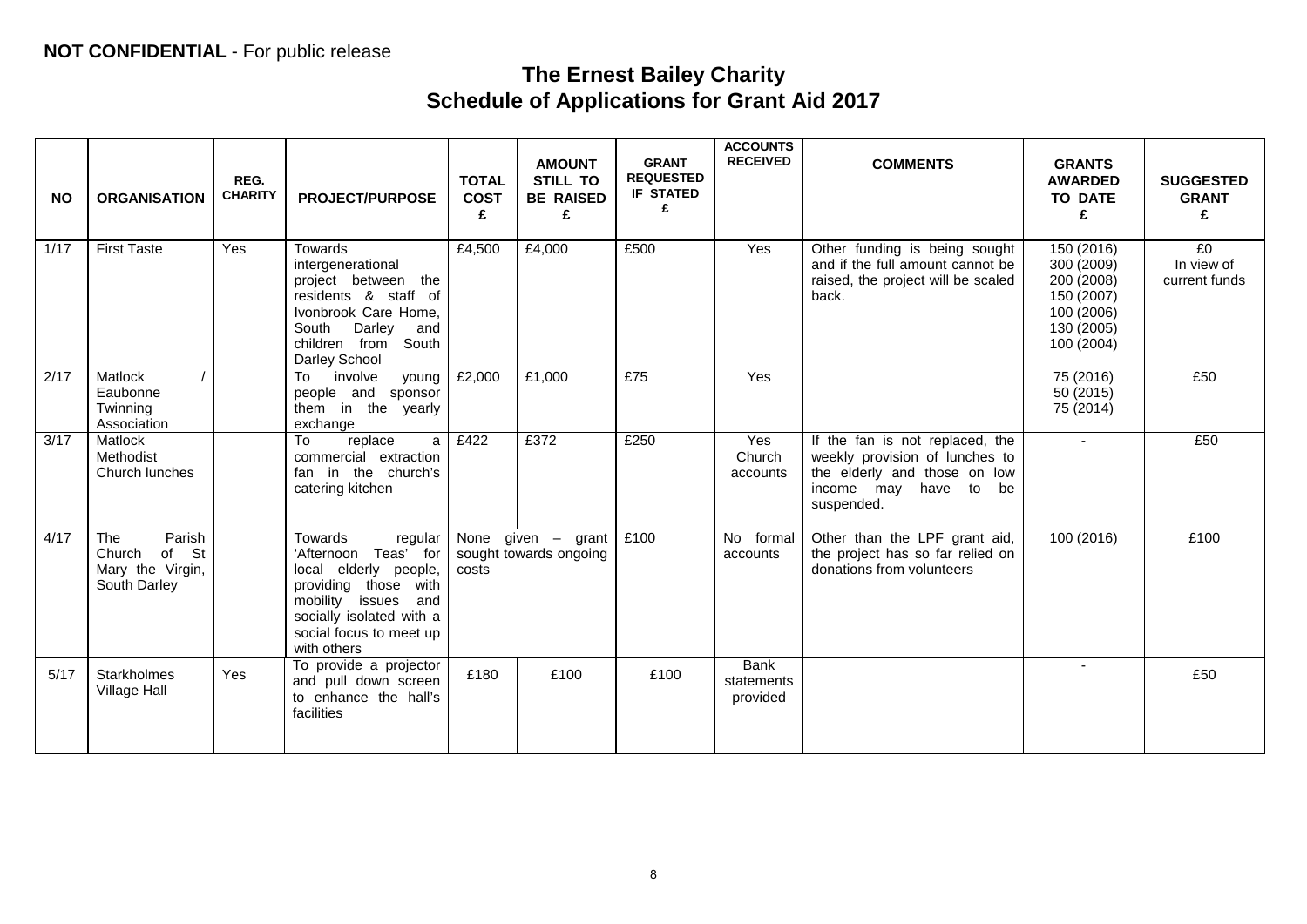| <b>NO</b> | <b>ORGANISATIO</b><br>N                              | REG.<br><b>CHARITY</b> | <b>PROJECT/PURPOSE</b>                                                                                                                                                                                                                                          | <b>TOTAL</b><br><b>COST</b><br>£      | <b>AMOUNT</b><br><b>STILL</b><br><b>TO</b><br><b>BE</b><br><b>RAISED</b><br>£ | <b>GRANT</b><br><b>REQUESTED</b><br><b>IF STATED</b><br>£ | <b>ACCOUNTS</b><br><b>RECEIVED</b>                                 | <b>COMMENTS</b>                                                                                                                                                                                                                                                                                                    | <b>GRANTS</b><br><b>AWARDED</b><br><b>TO DATE</b><br>£ | <b>SUGGESTED</b><br><b>GRANT</b><br>£                            |
|-----------|------------------------------------------------------|------------------------|-----------------------------------------------------------------------------------------------------------------------------------------------------------------------------------------------------------------------------------------------------------------|---------------------------------------|-------------------------------------------------------------------------------|-----------------------------------------------------------|--------------------------------------------------------------------|--------------------------------------------------------------------------------------------------------------------------------------------------------------------------------------------------------------------------------------------------------------------------------------------------------------------|--------------------------------------------------------|------------------------------------------------------------------|
| 6/17      | The<br>Grand<br>Pavilion Ltd                         | Yes                    | 'Keeping the Water Out' - urgent<br>repairs to the exterior fabric of the<br>Grand Pavilion to prevent further<br>water damage inside and out                                                                                                                   | £27,500                               | £8,400                                                                        | £500                                                      | Yes                                                                |                                                                                                                                                                                                                                                                                                                    |                                                        | £100                                                             |
| 7/17      | Matlock &<br>District Hard of<br><b>Hearing Club</b> | <b>Yes</b>             | Towards speakers                                                                                                                                                                                                                                                | £300                                  | £300                                                                          | None given                                                | Yes                                                                |                                                                                                                                                                                                                                                                                                                    | 100 (2016)<br>50 (2015)<br>150 (2014)<br>75 (2013)     | £0 in view of current<br>balances and<br>previous awards<br>made |
| 8/17      | 2 <sup>nd</sup> Matlock<br><b>Brownies</b>           |                        | Trip to pantomime at Pomegranate<br>Theatre, Chesterfield                                                                                                                                                                                                       | £780                                  | £270                                                                          | £270                                                      | Yes                                                                |                                                                                                                                                                                                                                                                                                                    | $\sim$                                                 | £100                                                             |
| 9/17      | Darley Dale<br>Stitch Knit and<br><b>Natter</b>      |                        | Towards materials for making items<br>to help people with disabilities,<br>dementia<br>sufferers,<br>premature<br>babies and terminally ill children and<br>The group already use<br>adults.<br>donated materials, but also need to<br>purchase some materials. | Ongoing<br>costs for<br>material<br>s |                                                                               | None given                                                | None<br>available,<br>but<br>supporting<br>information<br>provided | The group make<br>such<br>as<br>items<br>'twiddle muffs' for<br>dementia patients<br>which<br>are<br>distributed to care<br>Ashgate<br>homes,<br>Hospice<br>and<br>and<br>individuals<br>woolly<br>hats<br>for<br>patients.<br>cancer<br><b>The</b><br>more<br>materials<br>they<br>have, the more can<br>be made. | $\sim$                                                 | £100                                                             |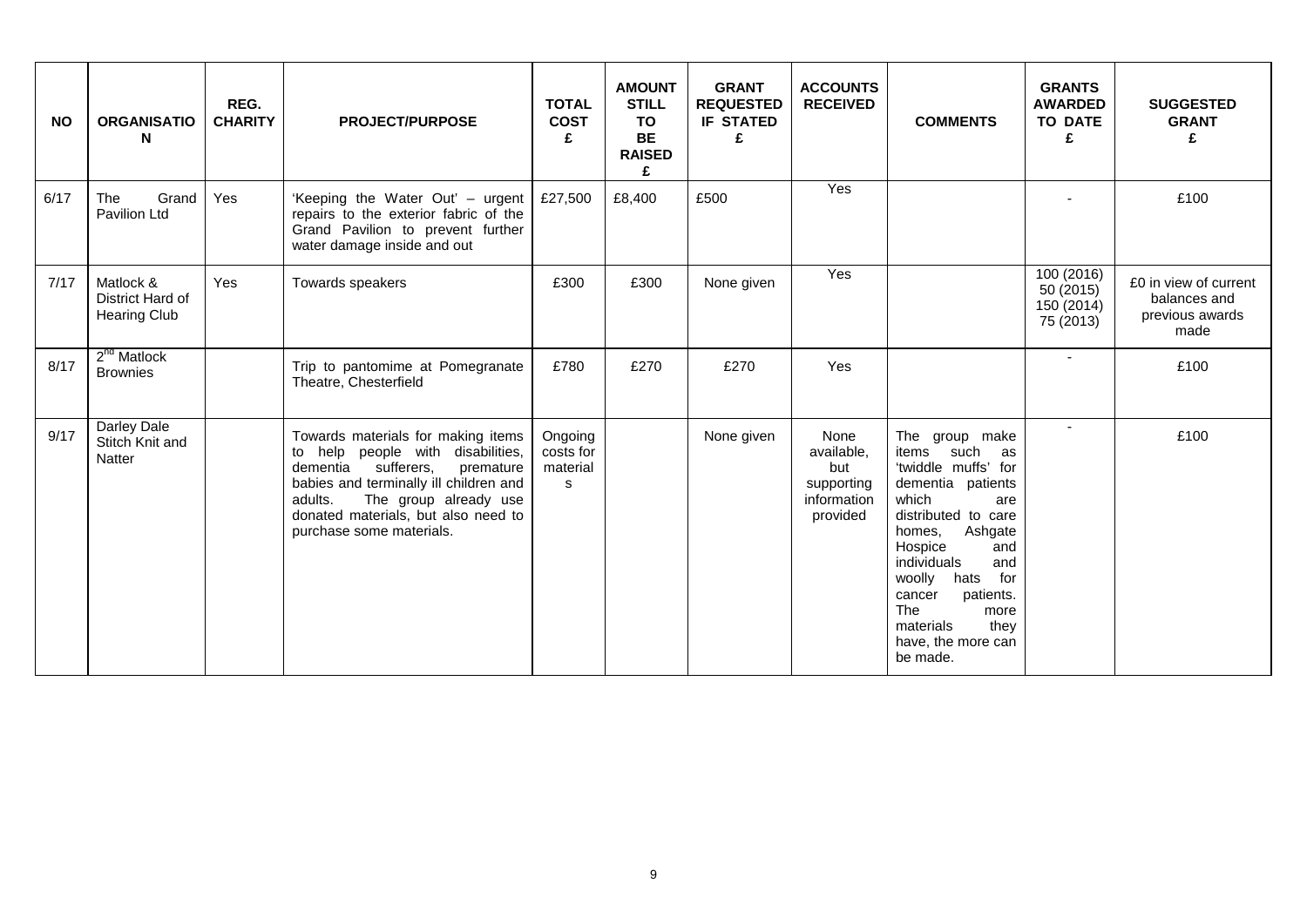| <b>NO</b> | <b>ORGANISATION</b>                                                          | REG.<br><b>CHARITY</b> | <b>PROJECT/PURPOSE</b>                                                                                                                                                                                                                                                  | <b>TOTAL</b><br><b>COST</b><br>£ | <b>AMOUNT</b><br><b>STILL TO</b><br><b>BE</b><br><b>RAISED</b><br>£ | <b>GRANT</b><br><b>REQUESTED</b><br><b>IF STATED</b><br>£ | <b>ACCOUNTS</b><br><b>RECEIVED</b> | <b>COMMENTS</b>                                                                                                                                                                                                     | <b>GRANTS</b><br><b>AWARDED</b><br><b>TO DATE</b><br>£                                                                            | <b>SUGGESTED</b><br><b>GRANT</b><br>£ |
|-----------|------------------------------------------------------------------------------|------------------------|-------------------------------------------------------------------------------------------------------------------------------------------------------------------------------------------------------------------------------------------------------------------------|----------------------------------|---------------------------------------------------------------------|-----------------------------------------------------------|------------------------------------|---------------------------------------------------------------------------------------------------------------------------------------------------------------------------------------------------------------------|-----------------------------------------------------------------------------------------------------------------------------------|---------------------------------------|
| 10/17     | Harrison<br>Almshouses<br>Charity                                            | Yes                    | carry out damp proof<br>To<br>course/lining/ dry rot irrigation to<br>all exposed stonework/floors to<br>one of the properties.<br>The charity is in the process of<br>searching for grants to enable full<br>refurbishment of this cottage in the<br>region of £30,000 | £4,579.20                        | £4,579.20                                                           | £200                                                      | Yes                                | The<br>charity<br>provides<br>affordable<br>accommodation<br>close<br>to<br>Matlock<br>town<br>centre<br>for<br>elderly<br>residents<br>who<br>not<br>are<br>fortunate<br>enough to have<br>financial<br>stability. | 100(2015)                                                                                                                         | £100                                  |
| 11/19     | Derbyshire<br>Leicestershire &<br><b>Rutland Air</b><br>Ambulance<br>(DLRAA) | Yes                    | Towards ongoing costs - each<br>'mission' costs £1,700<br>The service costs £184,633 per<br>month                                                                                                                                                                       | £1,700                           | £1,700                                                              | £500                                                      | Yes                                | Grant aid would<br>be<br>used to<br>benefit those in<br>Matlock<br>the<br>area                                                                                                                                      | $\blacksquare$                                                                                                                    | £0                                    |
| 12/19     | Derbyshire<br>Gypsy Liason<br>Council                                        |                        | Towards<br>adaptations<br>and<br>improvements to a caravan for an<br>elderly lady who does not have<br>any children, struggles for support<br>and has health issues.                                                                                                    | £278                             | £178                                                                | £178                                                      | Yes                                |                                                                                                                                                                                                                     | 50(2015)                                                                                                                          | £50                                   |
| 13/17     | 1st Cromford<br>Rainbows                                                     | Yes                    | Craft materials and Christmas gifts<br>for the girls                                                                                                                                                                                                                    | £105                             | £80                                                                 | £80                                                       | Yes                                |                                                                                                                                                                                                                     | 76 (2016)<br>50 (2015)<br>75 (2014)<br>75 (2013)<br>75 (2012)<br>100(2011)<br>100 (2010)<br>100 (2009)<br>60 (2008)<br>120 (2007) | £80                                   |